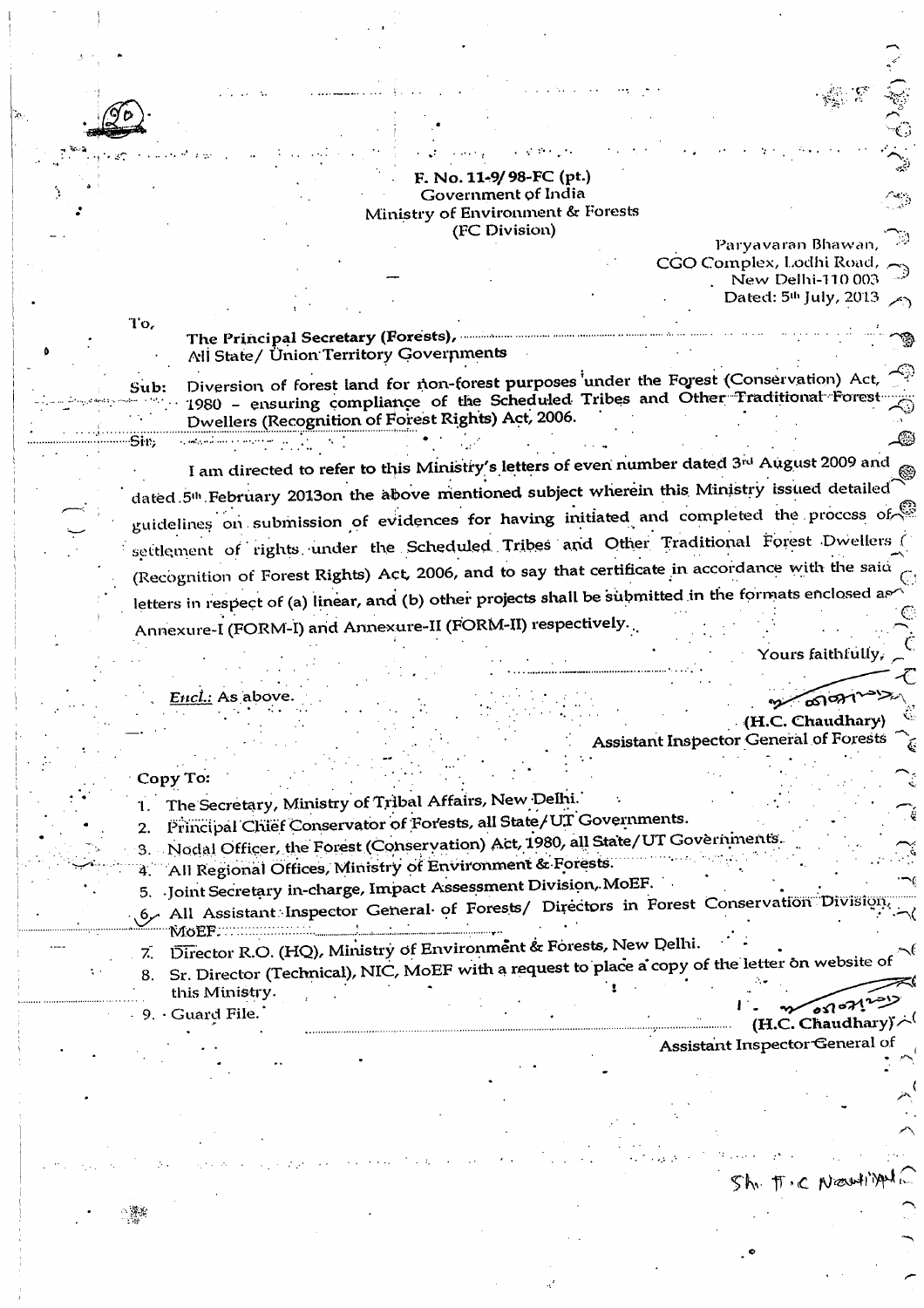Legencomme.

#### $1 - N$   $\Omega$  Cr<sup>+</sup>

tfar hinem unuferret Government of ...... Office of the District Collector

No. .....

#### To WHOWSOEVER IT MAY CONCERN

Dated......

In compliance of the Ministry of Environment and Forests (MoEF), Government of India's letter No. 11-9/98-FC (pt.) dated 3rd August 2009 wherein the MoEF issued guidelines on submission of evidences for having initiated and completed the process of settlement of rights under the Scheduled Tribes and Other Traditional Forest Dwellers (Recognition of Forest Rights) Act, 2006 ('FRA', for short) on the forest land proposed to be diverted for mon-forest purposes read with MoEF's letter dated 5th February 2013 wherein MoEF issued certain relaxation in respect of linear projects, it is certified that ....., hectares of forest land proposed to be diverted in favour of ........ (name of user agency) for ........ (purpose for diversion of forest land) in ....... district falls within jurisdiction of www.w.willage(s) in .......tehsils.

It is further certified that:

- the complete process for identification and settlement of rights under the FRA has been  $(a)$ carried out for the entire .... hectares of forest area proposed for diversion. A copy of records of all consultations and meetings of the Forest Rights Committee(s). Grany Sabha(s), Sub- Division Level Committee(s) and the District Level Committee are enclosed as annexure ... to ....... annexure ..........
- the diversion of forest land for facilities managed by the Government as required under  $(b)$ section 3 (2) of the FRA have been completed and the Grama Sabhas have given their consent to it;
- the proposal does not involve recognised rights of Primitive Tribal Groups and Pre- $(c)$ agricultural communities.

Encl.: As above.

Signature

(Full name and official seal of the District Collector)